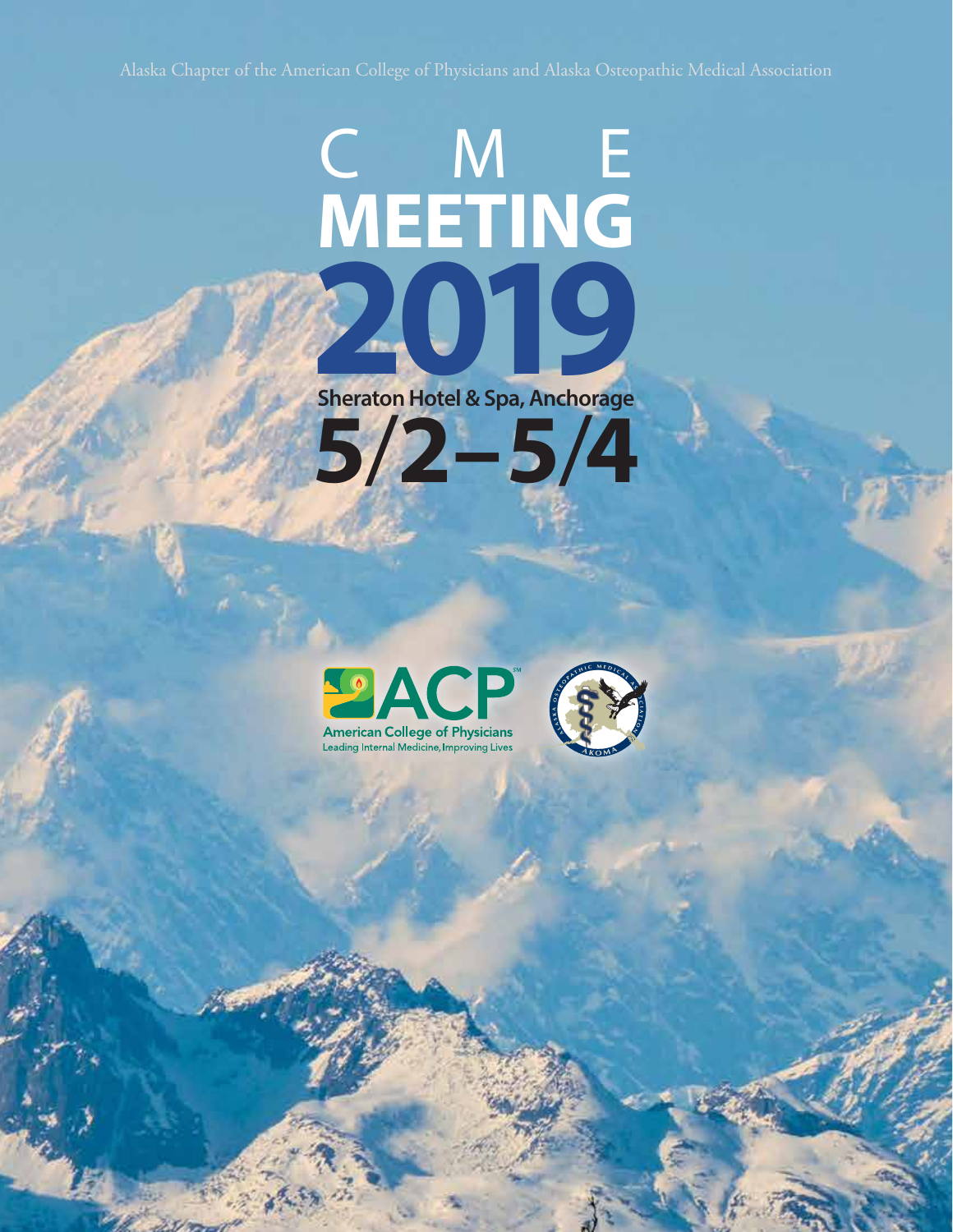## **Accreditation Statement**

The American College of Physicians is accredited by the Accreditation Council for Continuing Medical Education to provide continuing medical education for physicians.

The American College of Physicians designates each live activity for the number of AMA PRA Category 1 Credit(s)TM listed below. Physicians should claim only the credit commensurate with the extent of their participation in the activity.

The Alaska Chapter Scientific Meeting for a maximum of **17** *AMA PRA Category 1 Credit(s)*™.

#### The SEP modules pre course, for a maximum of **2** *AMA PRA Category 1 Credit(s)*™.

Successful completion of this CME activity (the Alaska Chapter Scientific Meeting), which includes participation in the evaluation component, enables the participant to earn up to 17 medical knowledge MOC points in the American Board of Internal Medicine's (ABIM) Maintenance of Certification (MOC) program. Participants will earn MOC points equivalent to the amount of CME credits claimed for the activity. It is the CME activity provider's responsibility to submit participant completion information to ACCME for the purpose of granting ABIM MOC credit.

The Alaska Osteopathic Medical Association (AKOMA) is accredited by the American Osteopathic Association to provide osteopathic continuing medical education for physicians. AKOMA designates this program for a maximum of *18 AOA Category 1-A credits* and will report CME and specialty credits commensurate with the extent of the physician's participation in this activity.

#### Pre-Course: ABIM SEP Module Learning Session Notes: *"2018-19 Update in Hospital Medicine"*

The SEP Module fee is in addition to the conference registration fee and only applies to those seeking ABIM MOC points. All attendees are welcome to attend and are eligible for CME credit.

The Alaska Chapter will provide you with a learner's copy of the ABIM module at the meeting. Participants who are enrolled in ABIM's Maintenance of Certification program can download a copy of the 2018-19 Update in Hospital Medicine from ABIM's website, **www.abim.org** , and transfer and submit the answers discussed during the Learning Session to ABIM for scoring. Participants will have access to a score report that confirms whether or not the module was completed successfully. Those who complete the module successfully will receive 10 MOC points for completing a 30-question module toward ABIM's Self-Evaluation of Medical Knowledge requirement for Maintenance of Certification. You must be enrolled in ABIM's Maintenance of Certification program to submit completed medical knowledge modules for scoring, feedback reports, and eligibility to receive Maintenance of Certification points.

For additional information about the ABIM Maintenance of Certification program requirements, visit ABIM's website,  **www.abim.org/online** , or call ABIM Customer Service, 800-441-ABIM. To enroll in Maintenance of Certification go to your password-protected "Home Page" in the Physician Login section of **www.abim.org/online** . Once enrolled, you will be able to order an ABIM medical knowledge module from your home page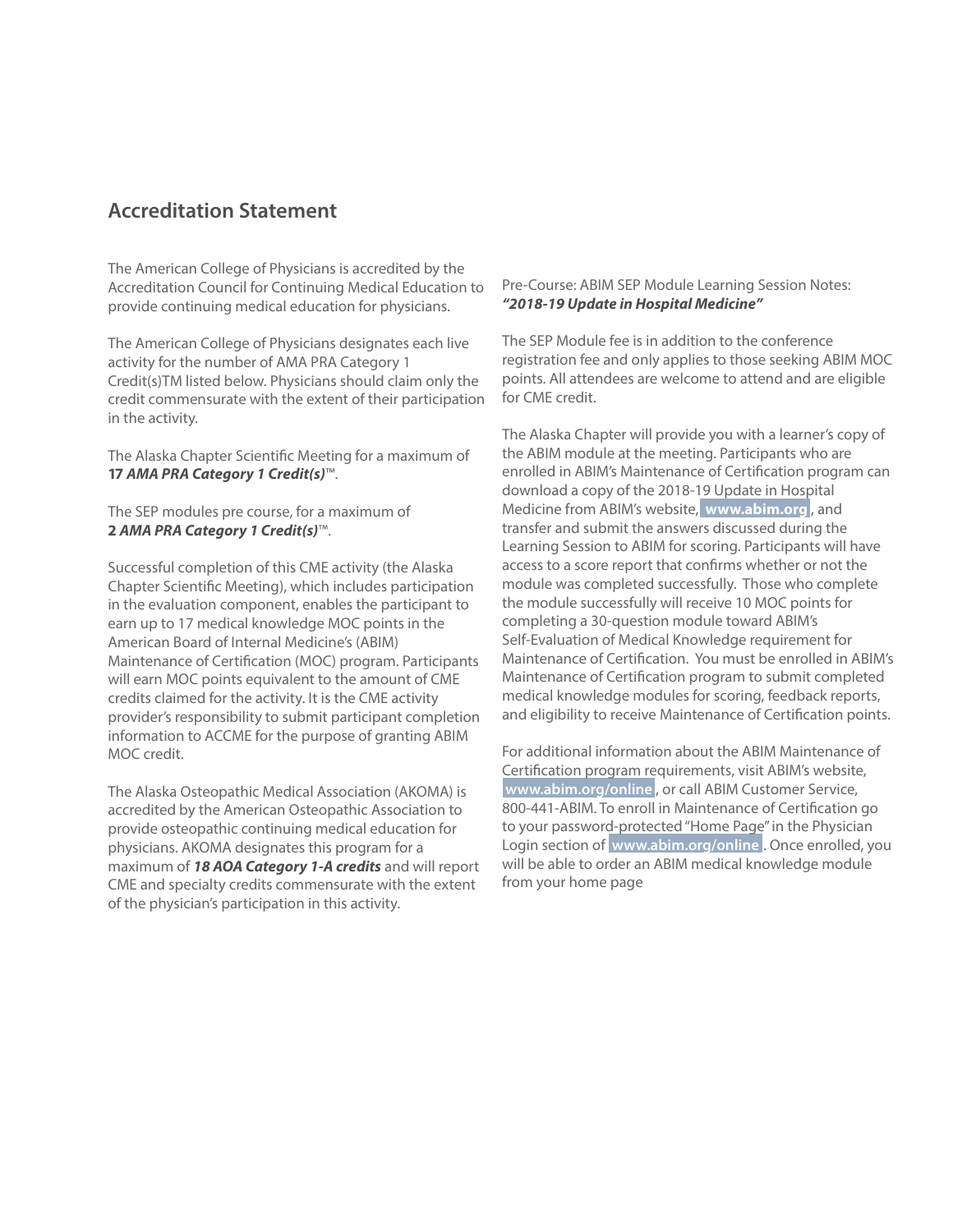# **Alaska ACP and AKOMA 2019 Agenda**

g Meeting at the Sheraton Hotel & Spa, Anchorage, AK—May 2 to 4. Room key appears at bottom left



**Molecular Diagnostics: The Benefits, Costs, and Reliability** YUK 10:30

**Immunization and Communication: How to Deal with ABC 11:30 Vaccine Hesitant and Anti-Vaccine Families** 

### THURSDAY, **May 2**nd

| Registration Begins LOB noon                                                                                                     |                |           |
|----------------------------------------------------------------------------------------------------------------------------------|----------------|-----------|
| Introduction to 2019 Meeting                                                                                                     |                | ABC 12:55 |
| <b>ABIM MOC MODULE:</b><br>2018-2019 Updates in Hospital Medicine<br>Julie McCormick, MD, FACP and Rebecca Andrews, MD, MS, FACP | <b>ABC</b>     | 1:00      |
| An Osteopathic Approach to Common Clinical Problems<br>Crystal Martin, DO                                                        | K-E<br>K-W     | 1:00      |
| Break – please visit the Exhibit Hall                                                                                            | $\overline{A}$ | 3:00      |
| Update on Osteoporosis Management<br>Bradley David Anawalt, MD, FACP                                                             | <b>ABC</b>     | 3:30      |
| <b>Adult Immunization 2019: Risk-Based Update</b><br>Robert Hopkins, Jr., MD, MACP, FAAP                                         | <b>ABC</b>     | 4:30      |
| Wine & Cheese Social                                                                                                             |                | 5:30      |
| <b>ACP Council Meeting</b>                                                                                                       | <b>YUK</b>     | 7:00      |
| <b>AKOMA Board Meeting</b>                                                                                                       | $K-W$          | 7:00      |

#### FRIDAY, **May 3**rd

**SUS** Sustina

| Registration/Breakfast/ACP Fellowship Pathway Table Discussion                                                                                                                                                      | LOB                    | 7:00      |
|---------------------------------------------------------------------------------------------------------------------------------------------------------------------------------------------------------------------|------------------------|-----------|
| Daily Intro                                                                                                                                                                                                         | <b>ABC</b>             | 7:55      |
| Old Drugs, Overlooked Drugs<br>Matthew Hollon, MD, MPH, FACP                                                                                                                                                        | <b>ABC</b>             | 8:00      |
| Long Term Management of Kidney Transplant<br>Christopher Blosser, MD                                                                                                                                                | <b>ABC</b>             | 9:00      |
| Break – please visit the Exhibit Hall                                                                                                                                                                               | А                      | 10:00     |
| <b>Update on Stroke Treatment</b><br>Rob Lada, MD                                                                                                                                                                   |                        | ABC 10:30 |
| Interventional Radiology Acute Stroke: What's New?<br>Le (Lucy) He, MD                                                                                                                                              | ABC 11:30              |           |
| <b>Buffet Lunch</b><br><b>ACP Town Hall</b><br>AKOMA Membership Meeting                                                                                                                                             | A<br><b>ABC</b><br>K-E | 12:30     |
| <b>Difficult Conversations Surrounding Opioids:</b><br>Deprescribing; Chronic Pain is a Chronic Disease;<br>and Opioid Use Disorders Complicating<br><b>Chronic Pain Treatment</b><br>Rebecca Andrews, MD, MS, FACP | <b>ABC</b>             | 1:30      |

**K-E** Kuskokwim East **A** Atrium **K-W** Kuskokwim West **YUK** Yukon

**ABC** Howard Rock Ballroom **LOB** Howard Rock Lobby

**Genetics/Epigenetics in Myeloid Malignancies ABC** *Hans-Peter Kiem, MD, PhD*  **Point of Care K-E/W Case Presentations ABC** 2:00 **Ultrasound** *Timothy Lemaire, DO,*  **Workshop** *and Martin Glaves, DO*  **Concurrent**  Concurrent *Andrew Butki, DO* **Recent Updates in Rheumatology ABC** *Elizabeth D. Ferucci, MD, MPH, FACP Meeting Adjourned* 4:00

*J. Ross Tanner, DO, FACP* 

**of Rapid Infection Detection**  *Andrea Caballero, MD* 

 **in a Fact-Resistant World**  *Robert Hopkins, Jr., MD, MACP, FAAP* 

*Box Lunch* 12:30

**Concurrent Sessions**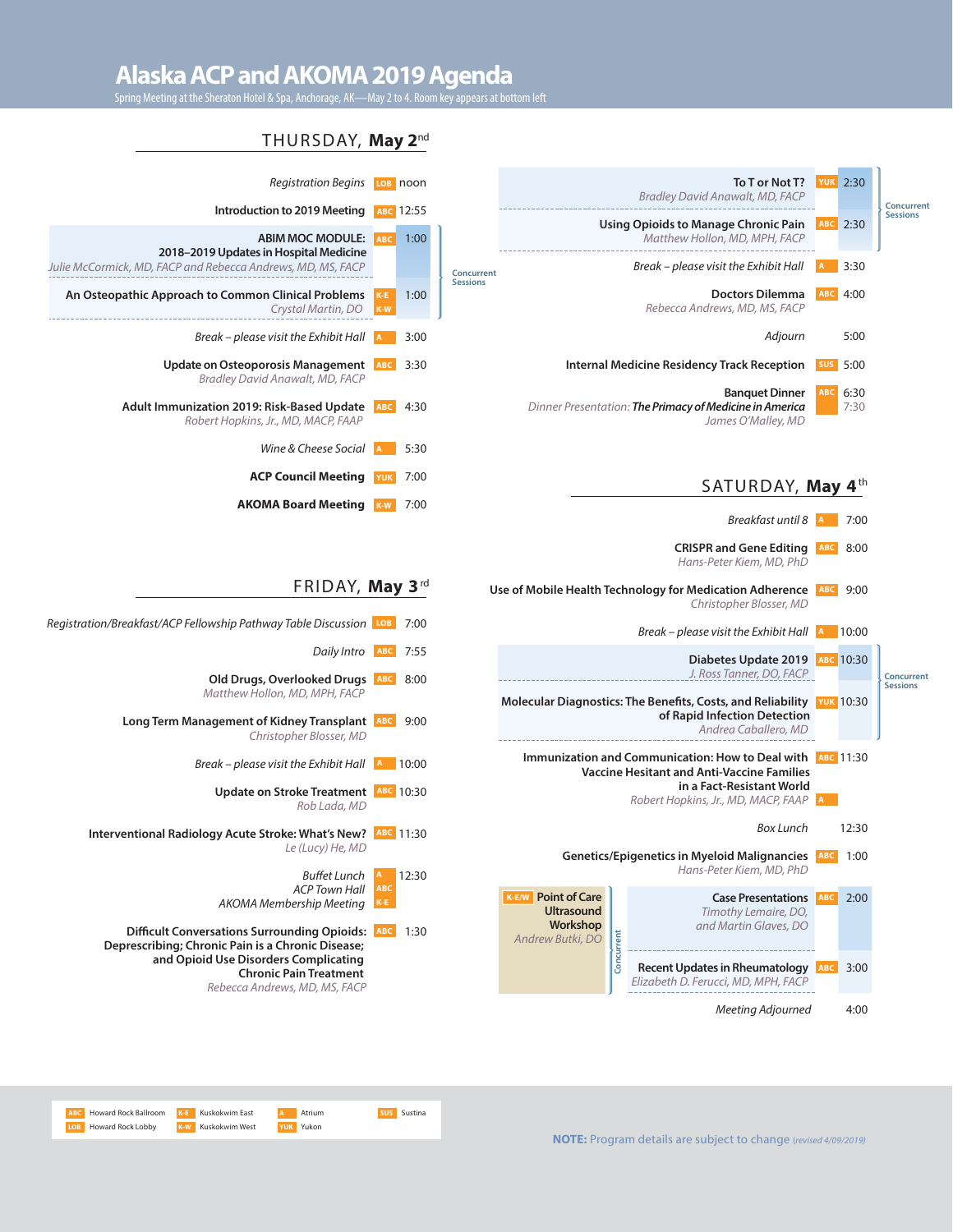**REGISTER ONLINE:** Visit us and register at http://www.acponline.org/about\_acp/chapters/ak/news\_meet.htm

**REGISTER BY MAIL:** To register by mail, complete the registration form and mail it to ACP at the address below. Be sure to list your daytime phone number in case we need to notify you of any changes. Please reproduce the form for additional registrations (one form per registrant).

#### **AC002 American College of Physicians 190 N. Independence Mall West Philadelphia, PA 19106-1572**

**REGISTER BY FAX:** Register 24 hours a day via fax at (215) 351-2799. Fax forms must include credit card number, expiration date, security code number, and signature. Do not mail a copy of the form because it may result in a duplicate registration and you will be charged twice.

**REGISTER BY PHONE:** Call **(800) 523-1546, ext. 2600**, or **(215) 351-2600** (M-F, 9 a.m.–5 p.m. ET). Be sure to have your credit card number, expiration date, and security code number available before calling.

**PAYMENT OPTIONS:** Payment in full is required. Make check or money order payable to ACP. Must remit in U.S. funds drawn on a U.S. bank. If paying by credit card, please provide the credit card number, expiration date, security code, and authorizing signature.

**ADDITIONAL FEES:** Register before March 13 to receive the early bird rate. On site registrations will still be accepted.

**CANCELLATIONS/REFUNDS:** All cancellation requests must be received by Member and Customer Service in writing (e-mail **custserv@acponline.org**). Cancellations will not be accepted by telephone.

**SATISFACTION GUARANTEE:** We offer a satisfaction quarantee—if meeting attendees are not satisfied with their experience at the meeting, they may write for a refund of their registration fee.

**SPECIAL NEEDS:** If you have a disability or any special dietary needs, please contact Julie Lake by telephone at 907-350-2351 or e-mail lake@mtaonline.net.

**HOTEL:** Sheraton Hotel & Spa has a limited number of rooms reserved under ACP AKOMA CME at a rate of \$101 per night. Please call (907) 276-8700 to reserve your room and ask for the *ACP AKOMA CME 2019* room block. *NOTE: Discounted rate and room block is only held until April 10. Regular rates will apply for all reservations thereafter.*

#### **QUESTIONS?**

For registration information, contact ACP Member and Customer Service (M-F, 9 a.m.–5 p.m. ET) toll-free at **(800) 523-1546, ext. 2600** or direct at **(215) 351-2600**. You may also e-mail **custserv@acponline.org** or fax **(215) 351-2799**.

If you need more information on the meeting schedule or location, please contact:

**AK ACP** Julie Lake , tel. **(907) 350-2351** or email **lake@mtaonline.net AKOMA** Krystal White, tel. (**800) 621-1773 ext. 8190** or **akoma@osteopathic.org**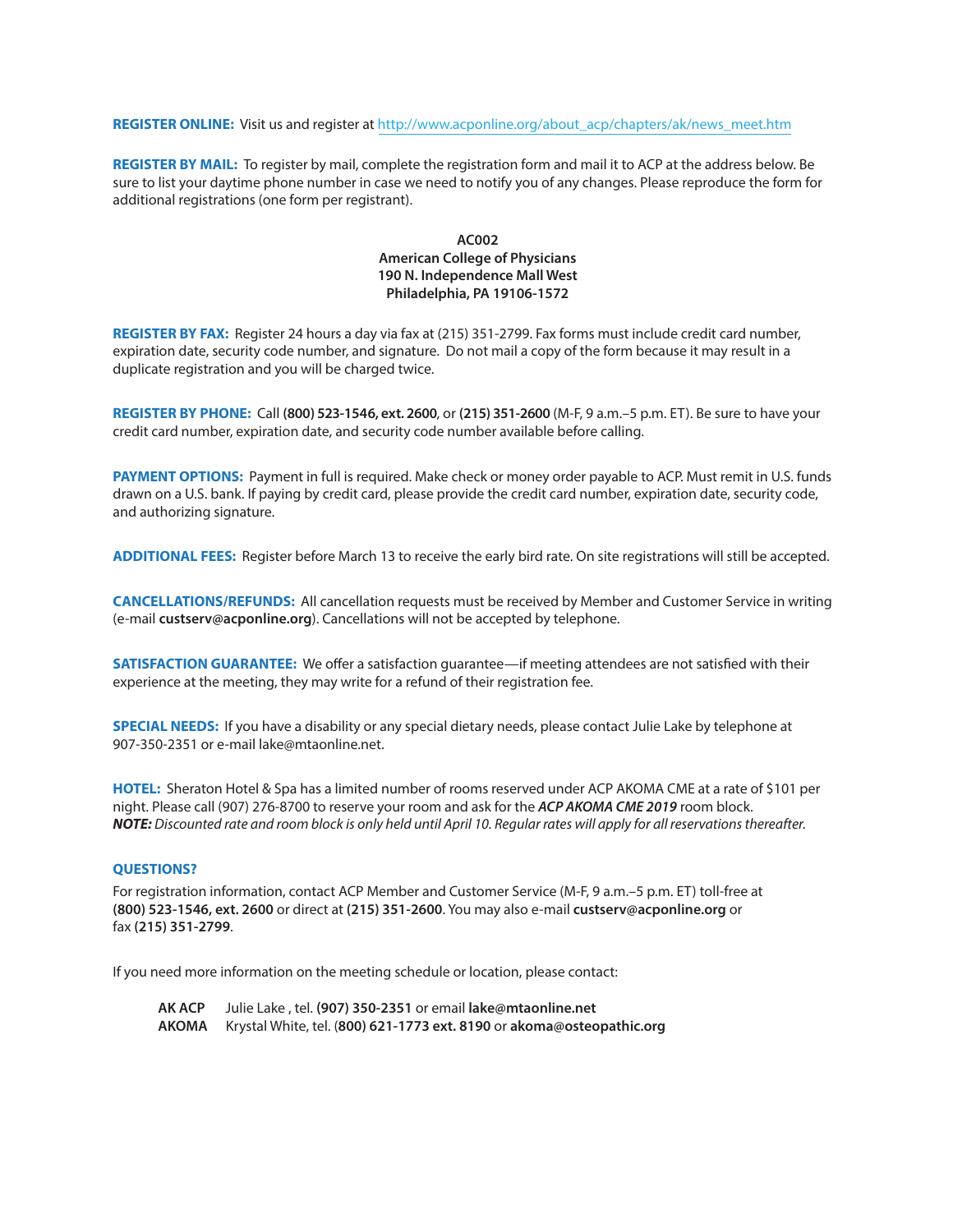#### **Bradley David Anawalt, MD, FACP**

**DR. ANAWALT** is the Chief of Medicine at the University of Washington Medical Center and Professor and Vice Chair of the Department of Medicine at the University of Washington. His principal areas of research are in male infertility, male hormonal contraception and male reproductive physiology, and he has



received several national and regional awards from his peers for clinical expertise. Dr. Anawalt has been recognized for his excellence in teaching at the University of Washington

Department of Medicine. He has been the North American editor for the Journal of Clinical Endocrinology (2012-2020), Associate Editor for Endocrine Reviews (2014-2017) and has served on the editorial board of the Journal of Clinical Endocrinology and Metabolism (2006-2010 and

2010-2014). He earned his bachelor's degree in anthropology at the University of Santa Clara and his medical degree at the University of California at Davis. He completed his internal medicine residency at the University of Washington in 1992 and served as chief resident at the Seattle VA Medical Center 1992-1993. He completed a fellowship in endocrinology at the University of Washington and joined the faculty in 1995.

#### **Christopher D. Blosser, MD**

**DR. BLOSSER** is a Clinical Associate Professor and Transplant Nephrology Fellowship Director at the University of Washington. He also directs the Seattle Children's Hospital-UWMC Kidney Transplant Transitions of Care Program and the UW Renal HLA Pathology Conference. He has clinical and research interests in



cancer and transplantation, immune-mediated renal diseases, and care plan adherence. He has been an Associate Editor of the American Journal of Transplantation since 2014, and is Series Editor of the Cancer & Transplant Review series. When he isn't working, he's leading his three children (ages 6, 10, 12) on adventures in the Pacific Northwest year-round. He also loves good fiction, jazz and time with family and friends around a campfire.

#### **Andrew Butki, DO**

**DR. BUTKI** practices emergency medicine in Soldotna, Alaska. He graduated with honors from Michigan State University College of Osteopathic Medicine in 2010. Having more than 7 years of diverse experience, Dr. Butki is affiliated with Central Peninsula General Hospital, and cooperates with other doctors and



specialists in many medical groups including St John Hospital And Medical Center, Central Peninsula General Hospital Inc.

#### **Rebecca Andrews, MS, MD, FACP**

**DR. ANDREWS** received her bachelor's and master's degrees in biology at Boston College before attending medical school at the University of Connecticut. She remained at the University to complete a residency in internal medicine. Dr. Andrews joined UConn Health faculty in 2009. She is an Associate Professor with a



three-pronged position: primary care provider, Associate Program Director and Director of Ambulatory Education for the Internal Medicine Residency Program.

Her education and research focus has been on developing innovative curricula and clinical experiences to increase graduates entering the field of primary care, pain management, and developing tools to identify resident skills gaps for rapid intervention.

She received the Richard Neubauer award for her role in healthcare advocacy and recognition as a "Top Doctor" by Connecticut magazine. Dr. Andrews is the Governor of the CT ACP chapter and Vice-Chair of the ACP Education and Publications Committee.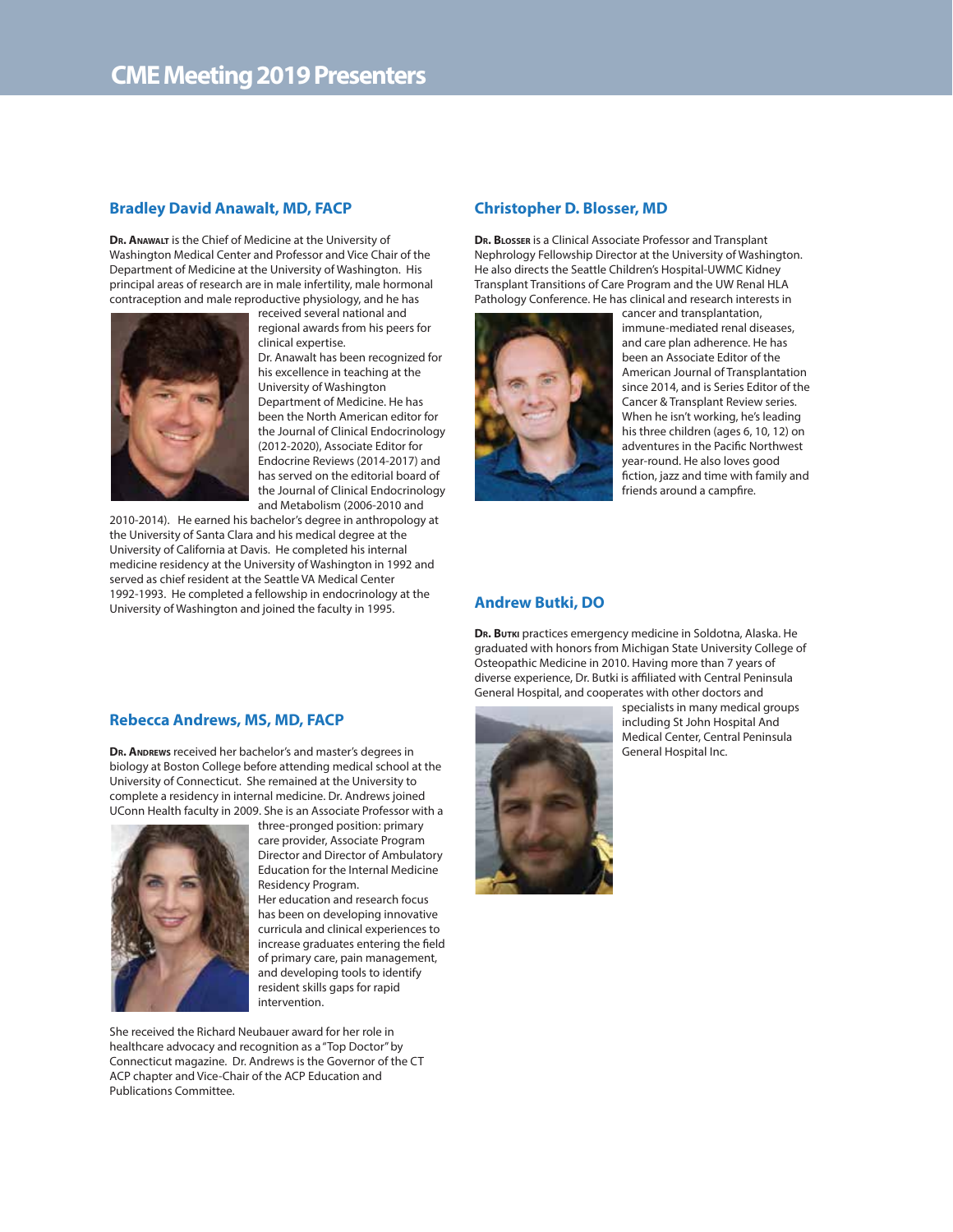#### **Andrea Caballero, MD**

**DR. CABALLERO**, originally from Guatemala, has been making her way north since completing high school and college in the vibrant city of New Orleans, LA. Before beginning medical school, she worked with local organizations as a Spanish‐English medical interpreter and as a community outreach advocate and educator



in post‐Katrina New Orleans. During medical school at Louisiana State University, she spent her first summer as an intern with the NIH's National Institute on Drug Abuse in Baltimore, MD performing research on opioid receptors and her second year working as a lead at the student run homeless clinics. Dr. Caballero remained local to complete her Internal Medicine residency where she was exposed to a variety of patients, in particular, a robust TB and HIV patient population.

Combining her interests for global health, disparities in medicine, and marginalized communities, she went on to pursue Infectious Diseases, moving to Portland, OR, for fellowship at Oregon Health and Science University. During her time at OHSU, she had the opportunity to work with the Botswana‐Harvard HIV partnership doing rounds on the wards in Molepolole and working at the weekly HIV clinic in Gabarone. She spent her last year in fellowship working alongside the State Health department on a research project investigating invasive Group A Strep infections in the Hepatitis C population.

After fellowship, she relocated to Soldotna where she is the first Infectious Diseases doctor on the Kenai Peninsula. She divides her time between inpatient consults and clinic, she is also the physician lead for both the Infection Control and the Antibiotic Stewardship committees.

#### **Elizabeth Dagdigian Ferucci, MD, MPH**

**DR. FERUCCI** is a rheumatologist and clinical researcher with the Alaska Native Tribal Health Consortium (ANTHC) in Anchorage, Alaska. Since completing fellowship and moving to Alaska in 2003, Dr. Ferucci has conducted research primarily focused on the epidemiology of autoimmune diseases in Alaska Native and



American Indian people. In the clinical setting, she practices adult rheumatology at the Alaska Native Medical Center, incorporating field clinics and telemedicine for outreach to rural patients. Dr. Ferucci received her undergraduate degree at Columbia University, MD from New York University School of Medicine, MPH from the Johns Hopkins Bloomberg School of Public Health, and completed her internal medicine residency and rheumatology fellowship at the University of Colorado Health Sciences Center in Denver.

#### **Le (Lucy) He, MD**

DR. He is a board-certified neurosurgeon affiliated with the Alaska CyberKnife Center, Alaska Gamma Knife Center, Alaska Regional Hospital, Creekside Surgery Center, and the Providence Alaska Medical Center.



A graduate of Case Western Reserve University School of Medicine in Cleveland, OH, she completed Residency with Vanderbilt University Medical Center in Nashville then had her Fellowship training in endovascular and operative vascular with Beth Israel Deaconess Medical Center in Boston, MA and Vanderbilt University Medical Center.

Her special interests are vascular

malformations of the brain and spine including aneurysms, AVMs, cavernous malformations, fistulas and carotid disease along with tumors of the brain and spine, pediatric neurosurgery, stereotactic radiosurgery, trigeminal neuralgia and degenerative spine disease.

She is a member of the American Association of Neurological Surgeons, Congress of Neurological Surgeons, and the Alaska State Medical Association.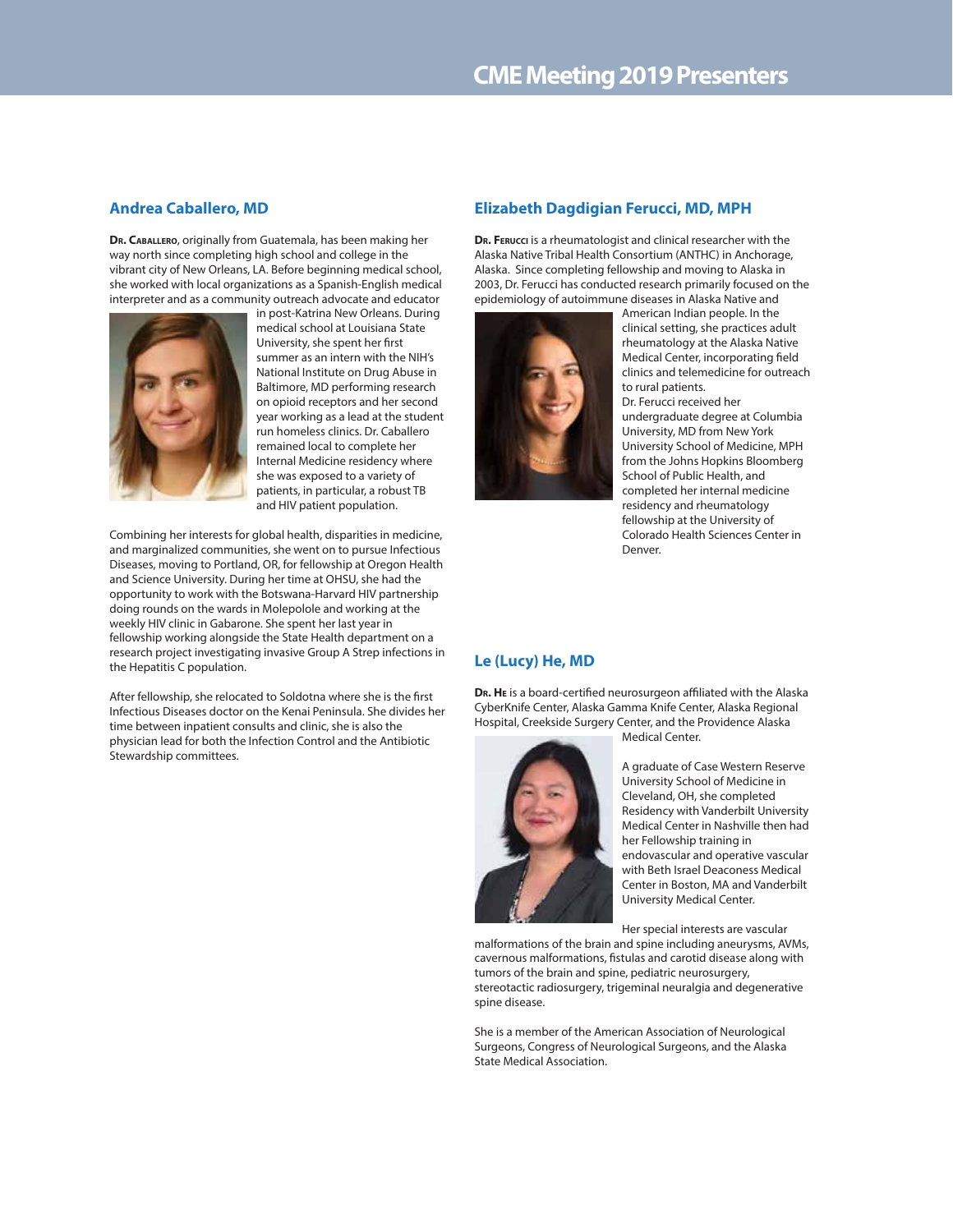#### **Matt Hollon, MD, MPH, FACP**

**DR. HOLLON** received his medical degree from the University of Washington (UW). He completed residency in internal medicine in the UW's Boise Primary Care track. He subsequently completed his Masters in Public Health then joined the Department of Medicine faculty at UW in 1999 where he remained until June



2008. In 2008, he joined Providence Internal Medicine Residency Spokane where he is associate program director. In 2013 he became head of the faculty group teaching core clinical skills to UW School of Medicine students in Spokane. He has served on the regional leadership for the Society of General Internal Medicine, is a past-president of both the Spokane Society of Internal Medicine and the Spokane County Medical Society and is currently Governor of the Washington Chapter of the American College of Physicians.

#### **Robert Hopkins, Jr., MD, MACP, FAAP**

**DR. HOPKINS** is professor of Internal Medicine and Pediatrics and serves as the Director of the Division of General Internal Medicine and Associate Program Director for the Internal Medicine-Pediatrics combined residency at the University of Arkansas for Medical Sciences.



Dr. Hopkins is past governor of the Arkansas Chapter of the American College of Physicians (ACP) [2007 – 2011] and has served on a number of ACP national committees (Clinical Guidelines Committee, Performance Measurement Committee, the Adult Immunization Technical Advisory Committee, ACPNet Steering Committee). He has been involved in numerous local and national efforts to improve preventive immunization practices. He currently

serves as the Chair of the National Vaccine Advisory Committee to the US Department of Health and Human Services; is a member of the Arkansas Department of Health Vaccine Medical Advisory Board, the ACIP Adult Immunization Workgroup and a number of workgroups for the National Influenza Vaccine Summit.

Dr. Hopkins is board certified in Internal Medicine and Pediatrics and maintains an active teaching and clinical practice caring for adults and children. Dr. Hopkins has lectured and been published on a variety of medical topics, including adult and pediatric immunization, health care transition for adolescents moving into the adult care world, evidence-based medical practice, and quality improvement in primary care.

#### **Dr. Hans-Peter Kiem, MD**

**DR. KIEM** received his MD and PhD credentials from the University of Ulm, in Ulm, Germany. His post-graduate studies were at Stanford University and Vanderbilt University. He joined Fred Hutchinson Cancer Research Center in 1992. In 2009 he became the inaugural recipient of the Jose Carreras/ED Thomas Endowed



Chair for Cancer Research, and in 2015 he became the director of the Stem Cell and Gene Therapy Program at Fred Hutch. He is also the associate director of the Hematologic Malignancies Program of the University of Washington/Fred Hutch Cancer Consortium. In 2018 he was the inaugural recipient of the Stephanus Family Endowed Chair for Cell and Gene Therapy. He has been the principal investigator of many R01 and P01 grants, including a Martin Delaney Consortium grant to study HIV cure strategies.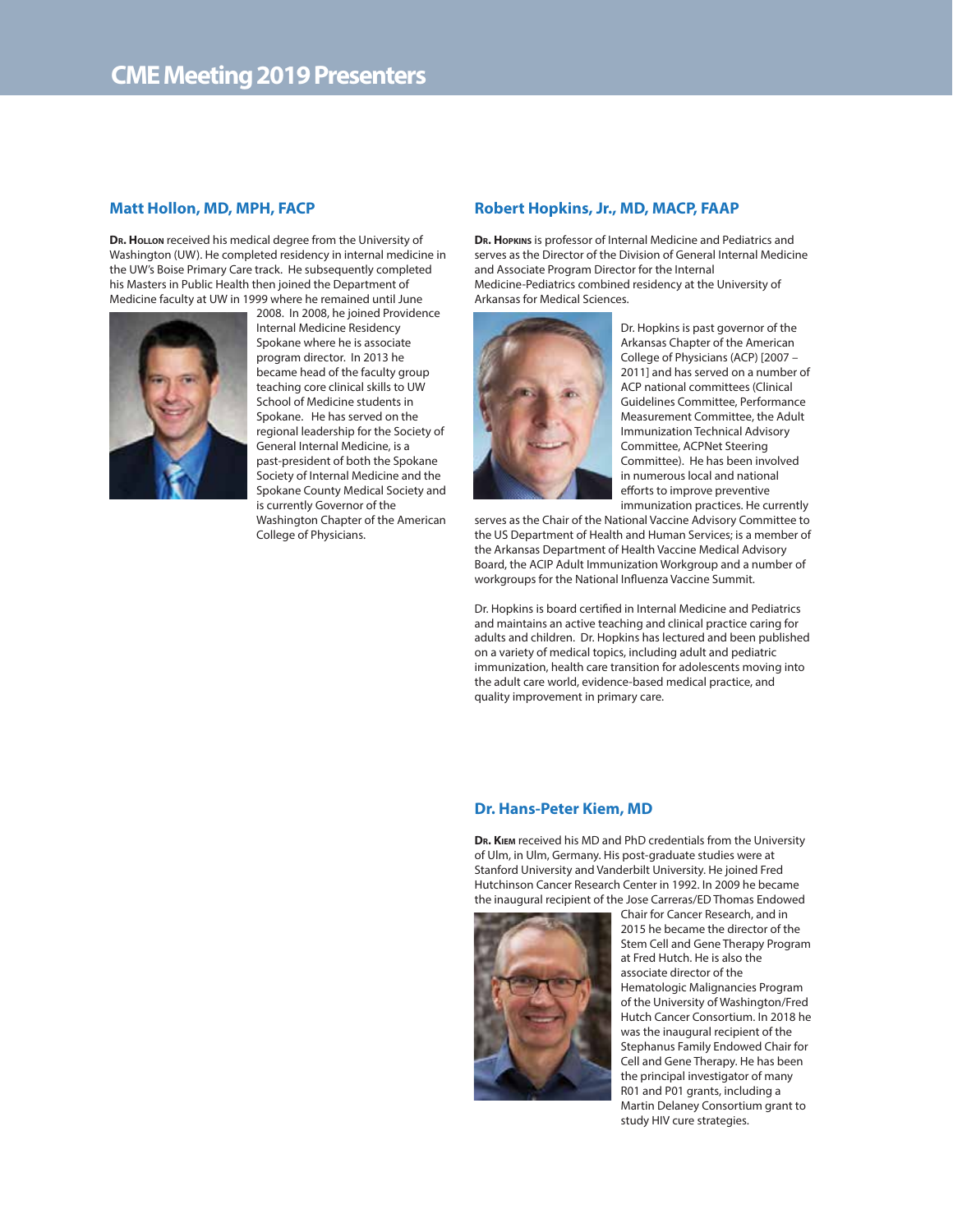#### **Robert Lada, MD**

**DR. LADA** attended Medical School at Case Western Reserve University in Cleveland, Ohio with a Fellowship in NeuroIntensive Care at the Cleveland Clinic Foundation. He is Board Certified in Neurology, as well as Sleep Medicine and Vascular Neurology. He is passionate about stroke prevention as well as caring for patients



along the continuum of emergent and acute care of cerebrovascular injuries. Serving as the Director of Cerebrovascular Medicine in the Summa Health System in Akron, Ohio for 10 years, his career was launched further into the field of Sleep Medicine.

In 2008, Dr. Lada decided to integrate his expertise in neurovascular medicine by accepting his assignment as the Medical Director of Neuroscience Services and Sleep Medicine at Providence Alaska Medical Center.

Since that time, he has further advanced the delivery of emergency care for stroke patients by launching the Telestroke program which serves our communities throughout the state of Alaska. This has now been integrated into the Providence telestroke program which now encompasses 7 states. More recently he has spearheaded the development of the thrombectomy program at PAMC. He also practices general neurology as a founding member of PEAK Neurology and Sleep Medicine, LLC.

He is happily married with 4 children and is enthusiastic for the outdoors in his new home State of Alaska. He enjoys hunting, fishing, snow machining and skiing, along with traveling with his family.

#### **Julie McCormick, MD**

**DR. MCCORMICK** is practicing general internal medicine in Anchorage, Alaska and currently the Alaska ACP governor. Prior to starting her



Anchorage practice in 2007, she was working in Juneau. Once back in Anchorage, she became involved in continuing medical education which naturally evolved into participation in the Alaska ACP. In addition to practice, she enjoys teaching third year students and participating with the WWAMI class. Looking forward to this year's meeting!

#### **James E. O'Malley, MD**

**DR. O'MALLEY** was born and raised by physician parents in Anchorage, and returned to town to practice General Surgery over



30 years ago. He has an interest in the History of Medicine and has developed a six hour comprehensive series of talks on the subject. He will be presenting one of these talks, one on the period of the primacy of American medicine which occurred at the turn of the 19th century.

#### **Crystal Alexandra Laura Martin, DO**

**DR. MARTIN** is an Assistant Professor of Osteopathic Principles and Practice at Pacific Northwest University in Yakima, WA. She studied public health at Columbia University in New York, attended medical school at Nova Southeastern University in Florida and completed her



residency in Osteopathic Neuromusculoskeletal Medicine at A.T Still University in Kirksville, Missouri. Her research interests include osteopathic manipulative medicine, public health, medical cannabis, autoimmune diseases, neurological diseases, sports medicine, and nutrition. Her hobbies include traveling around the world to find exciting new places for hiking, skiing, yoga, and playing the violin.

#### **Ross Tanner, DO**

**DR. TANNER** holds a Bachelor of Science in Biomedical Science from Texas A&M University and graduated medical school with honors from the University of North Texas-College of Osteopathic Medicine.



He is currently board certified by the American Board of Internal Medicine and the American Board of Clinical Lipidology. In 2005, he became the first Lipidologist (cholesterol specialist) in Alaska.

In addition to a very busy professional life, Dr. Tanner and his wife, Tamara, are the proud parents of three beautiful children. He enjoys anything outdoors.